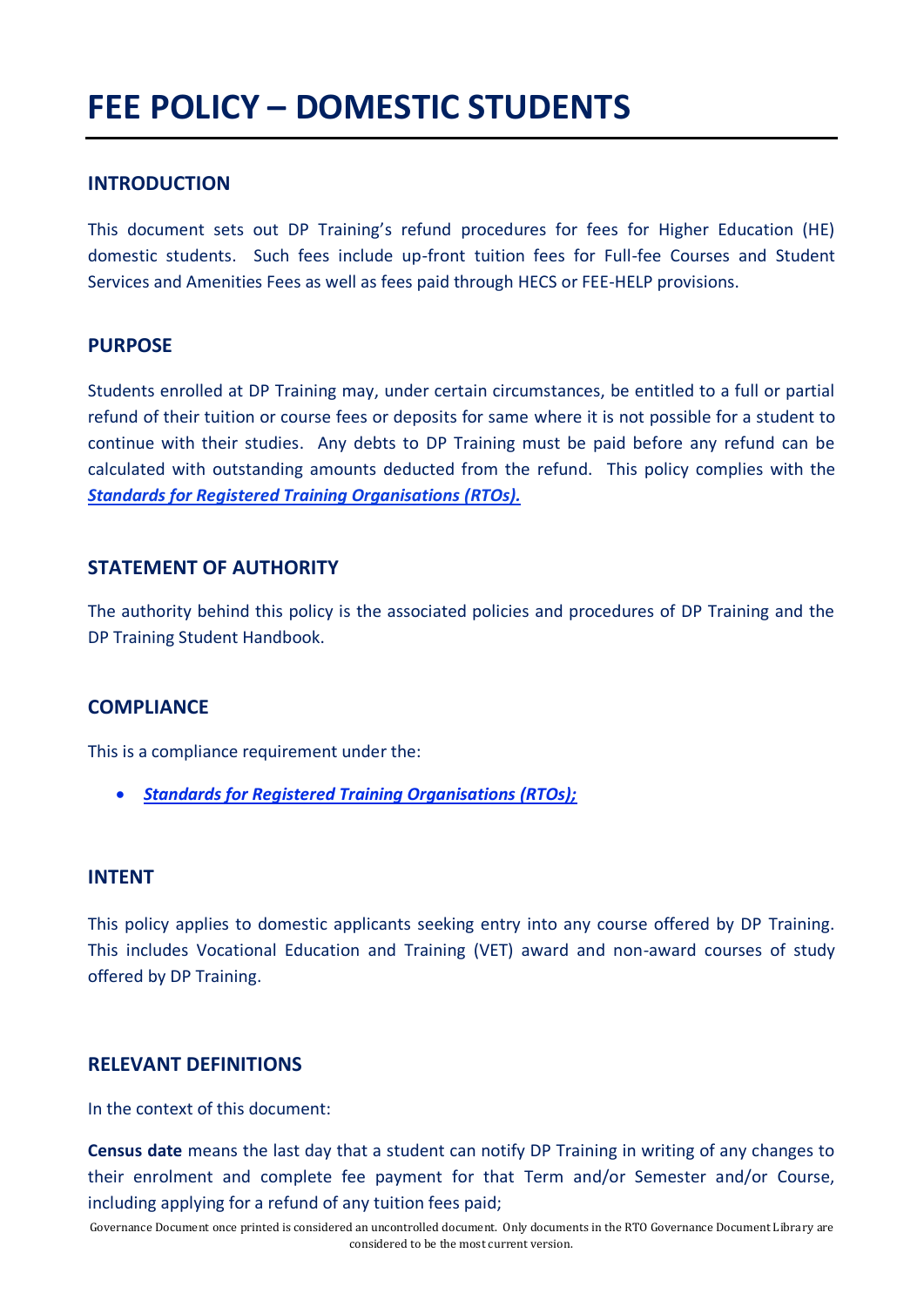**Commonwealth Supported Place** means a place which is offered to Domestic students at an approved Australian Higher Education provider, where the Commonwealth Government pays a percentage of the value of that place directly to the Provider, the remainder of which must be paid by the student. The student may either pay this remainder up front or may defer payment through HECS-HELP provisions;

**Course** means a program of study formally approved/accredited and which leads to an academic award of DP Training;

**Cut-off date** means the last day for a Vocational Education and Training (VET) student to withdraw from units without incurring a financial liability. This date is fourteen (14) days after teaching commences for that unit;

**Domestic student** means a student who is an Australian citizen or a holder of an Australian permanent visa;

**DP Training Default** means circumstance where a refund is owing to the student due to an action oft DP Training including:

- The course does not start on the scheduled starting day; or
- The course ceases to be provided at any time after it starts but before it is completed; or
- The course is not provided in full to the student because a sanction has been placed on DP Training.

**FEE-HELP** means a commonwealth loan scheme that assists eligible full-fee paying students to pay their tuition fees. FEE-HELP can cover all or part of a student's tuition fees;

**Full-Fee Place** means the student pays the full value of their place directly to the provider and there is no Commonwealth Government contribution;

**HECS** means the Commonwealth Government Higher Education Contribution Scheme and is a student contribution payable either upfront or in arrears to the Australian government, to off-set the cost of tuition fees;

**HECS-HELP** means an assistance scheme which is available to domestic higher education students to defer their Higher Education Contribution Scheme (HECS) payment to the Australian Taxation Office (ATO) through the Higher Education Loan Program (HELP). This loan is repaid through the taxation system once a student's subsequent earnings exceed a stated threshold;

**SA-HELP** means an assistance scheme which is available to domestic higher education students to defer their Student Services and Amenities Fee (SSAF) payment to the Australian Taxation Office (ATO) through the Higher Education Loan Program (HELP). This loan is repaid through the taxation system once a student's subsequent earnings exceed a stated threshold;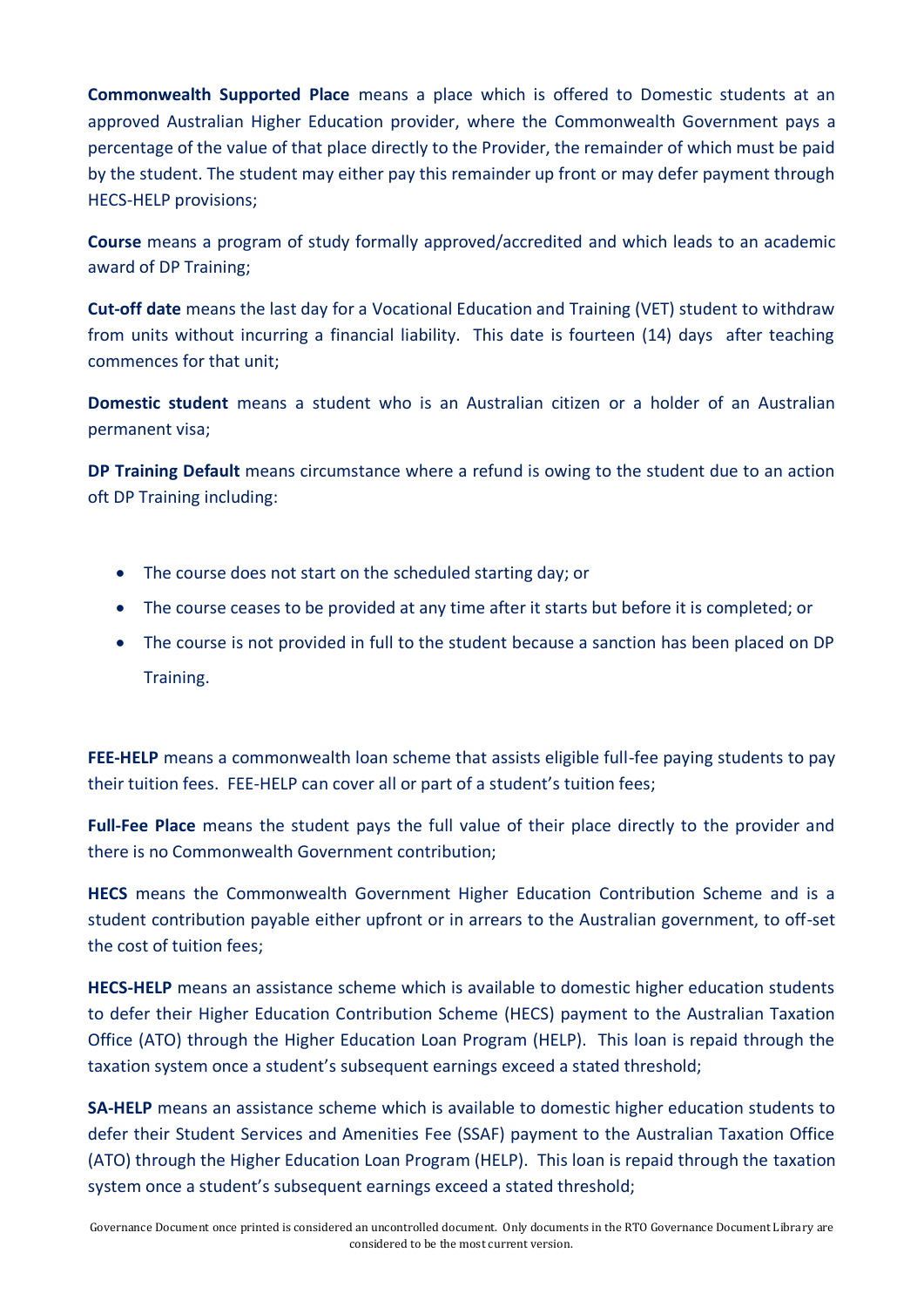**Student Services and Amenities Fee (SSAF)** means a fee that higher education providers can charge to students for services and amenities of a non-academic nature. At DP Training, this fee will be calculated based on student course enrolment and will be capped at a defined amount for each calendar year;

**Special Circumstances** means an exception to the general rule. Special Circumstance provisions will be applied to a student's application for refund where DP Training is satisfied that such circumstances are:

- Beyond the student's control; and
- Did not make their full impact on the person until on or after the census date for the unit of study in question;
- Makes it impractical for the person to complete the requirements for the unit during the period which the student undertook, or was to undertake, the unit;

NOTE: Special circumstances do not include a lack of knowledge or understanding of requirements under the schemes or a person's incapacity to repay a Higher Education Loan Program (HELP) debt;

**Student Contribution Fee** means the amount that a Commonwealth supported student must pay (either up-front or with a HECS-HELP loan) for each unit of study are enrolled in;

**Student Default** means the student withdraws from the course/unit;

**Tuition Fees** mean an agreed amount of money paid by a student for a unit of study towards a course or skill set or a full course;

**Unit** means a subject or unit that a person may undertake with a higher education provider as part of a course of study leading to a higher education award; and means a single component of a qualification, or a stand-alone unit, that has been approved/accredited. A unit may also be called a 'module', 'subject', 'unit of competency' or accredited unit';

**VET** means Vocational Education and Training.

# **POLICY**

This policy is available:

- 1. In the pre-enrolment package;
- 2. In the DP Training Student Handbook;
- 3. For download from our website; or
- 4. By phoning or emailing our office.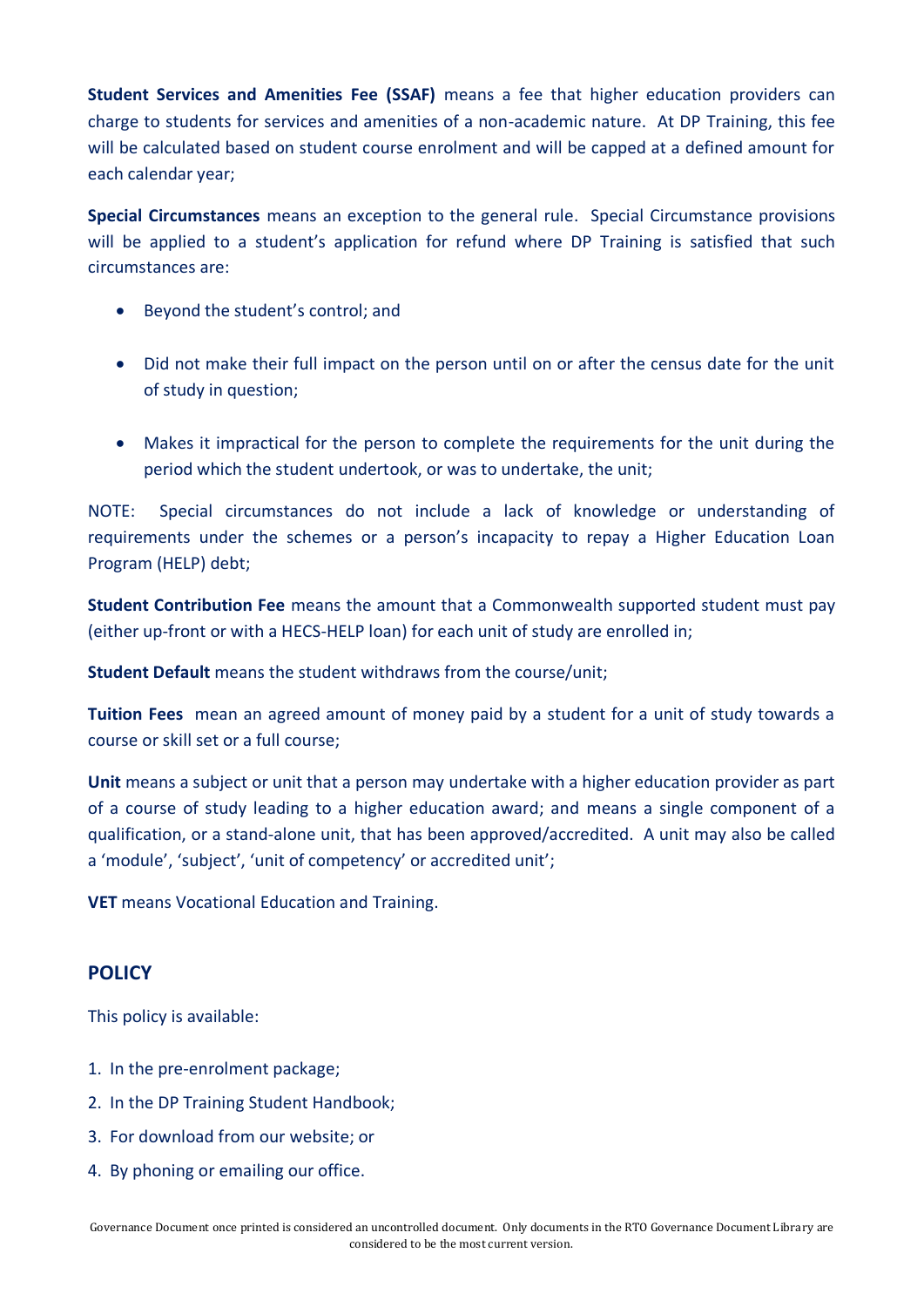As a Nationally Registered Training Organisation DP Training is able to collect fees from the learner and must provide or direct the learner to information specifying:

- Fees that must be paid to us;
- Payment terms and conditions including deposits and refunds;
- Learner's rights as a consumer, including but not limited to any statutory cooling-off period, if one applies;
- Learner's right to obtain a refund for services not provided by us in the event the:
	- o arrangement is terminated early; or
	- o We fail to provide the Services.

**Note:** All fees will be clearly noted on brochures and associated websites.

## **PAYMENT OPTIONS**

#### **Unit of competency**

Your payment options are:

- 1. Pre-paid fee payments will not exceed a total of \$1500
- 2. Pay \$250 initial Deposit upon enrolment and remainder on commencement (or as per agreed payment plan)
- 3. Pay full course fee (minus Deposit) on the day, at the commencement of your training by Credit Card, Bank Cheque or EFT Transfer.

**Note:** Credit card transactions incur a 1.5% transaction fee.

After your initial skills assessment and successful completion of the knowledge test has been completed, your application for enrolment is accepted, we will advise you of the course fee to be paid.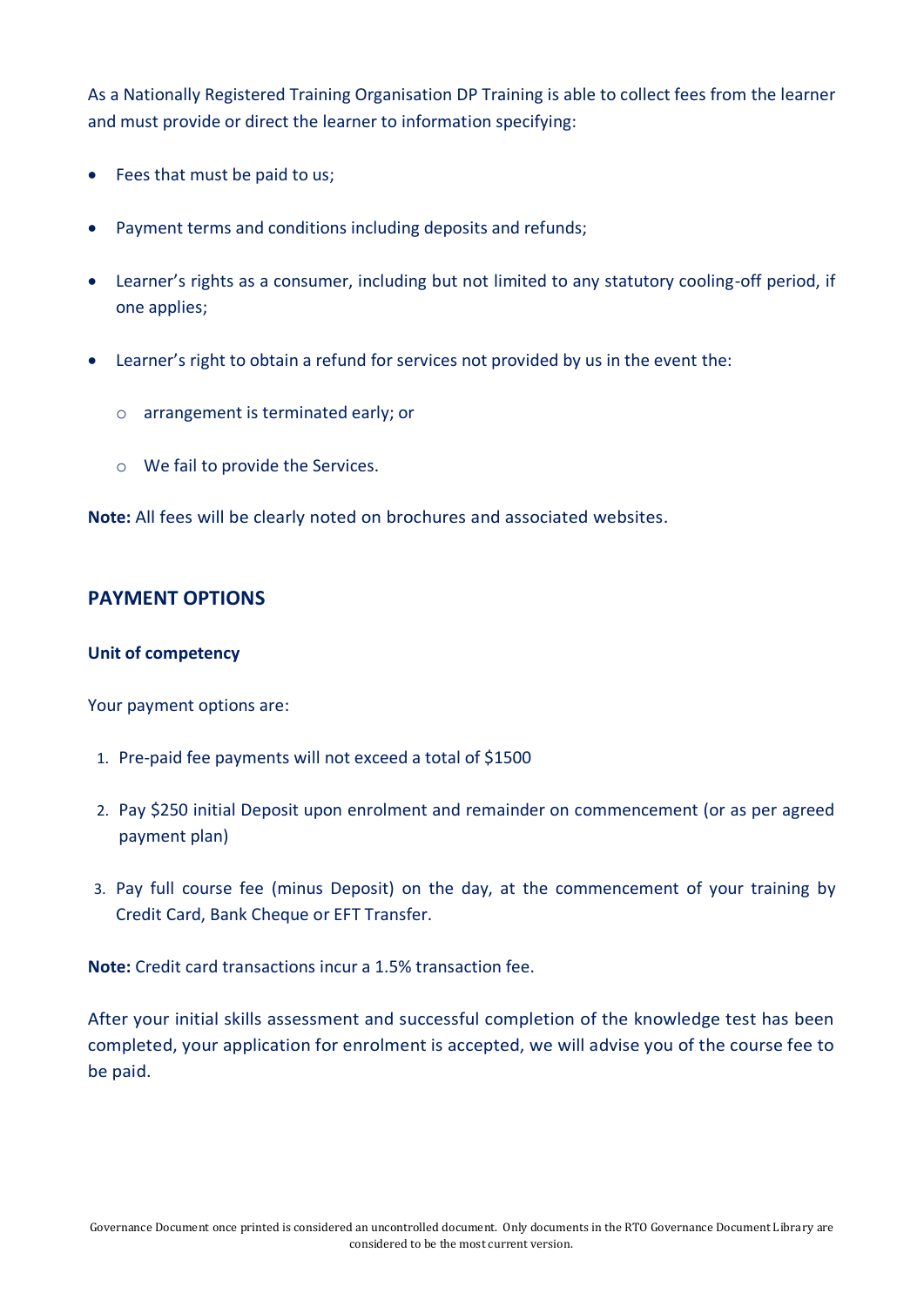## **OTHER FEES**

#### **ALTERNATE ASSESSMENT FEE**

Failure to complete the assessment task on the alternate date, may incur an alternate assessment fee of \$500.00.

Missing an assessment task due to paid employment may incur an alternate assessment fee of \$500.00.

Extension to Course Fee of \$180.00 per month or \$500.00 per three (3) month period (requires approval).

#### **EQUIPMENT FEE**

An equipment fee is not applicable to any of our courses.

#### **CHANGE TO COURSE**

Any approved changes to downgrade a course after commencement of the course, a \$500.00 administration fee may apply.

No charge will apply should the Student wish to upgrade to a higher course.

**Note:** The enrolment fee is not refundable

#### **LATE FEE PAYMENT**

It is the student's responsibility to pay fees on time according to the payment plan agreed upon at time of course enrolment and any late fee payments will incur a late fee payment as per agreement.

Should a student require an extension for their fee payments, they have to apply in writing to the Director, at least two weeks prior to fee being due.

**Note:** Should the payment not be made at the agreed date, the overdue account will be sent to a debt collection agency without any further notice. Matters which have been referred to the collection agency will not be handled by the RTO and will be treated separately from any further accounts.

Any costs incurred in the collection of fees are the responsibility of the student / parent / guardian. The institute will not pay these fees.

A learner with outstanding fees shall be suspended from undertaking any training and assessment services until such times as the outstanding arrears have been brought up to date.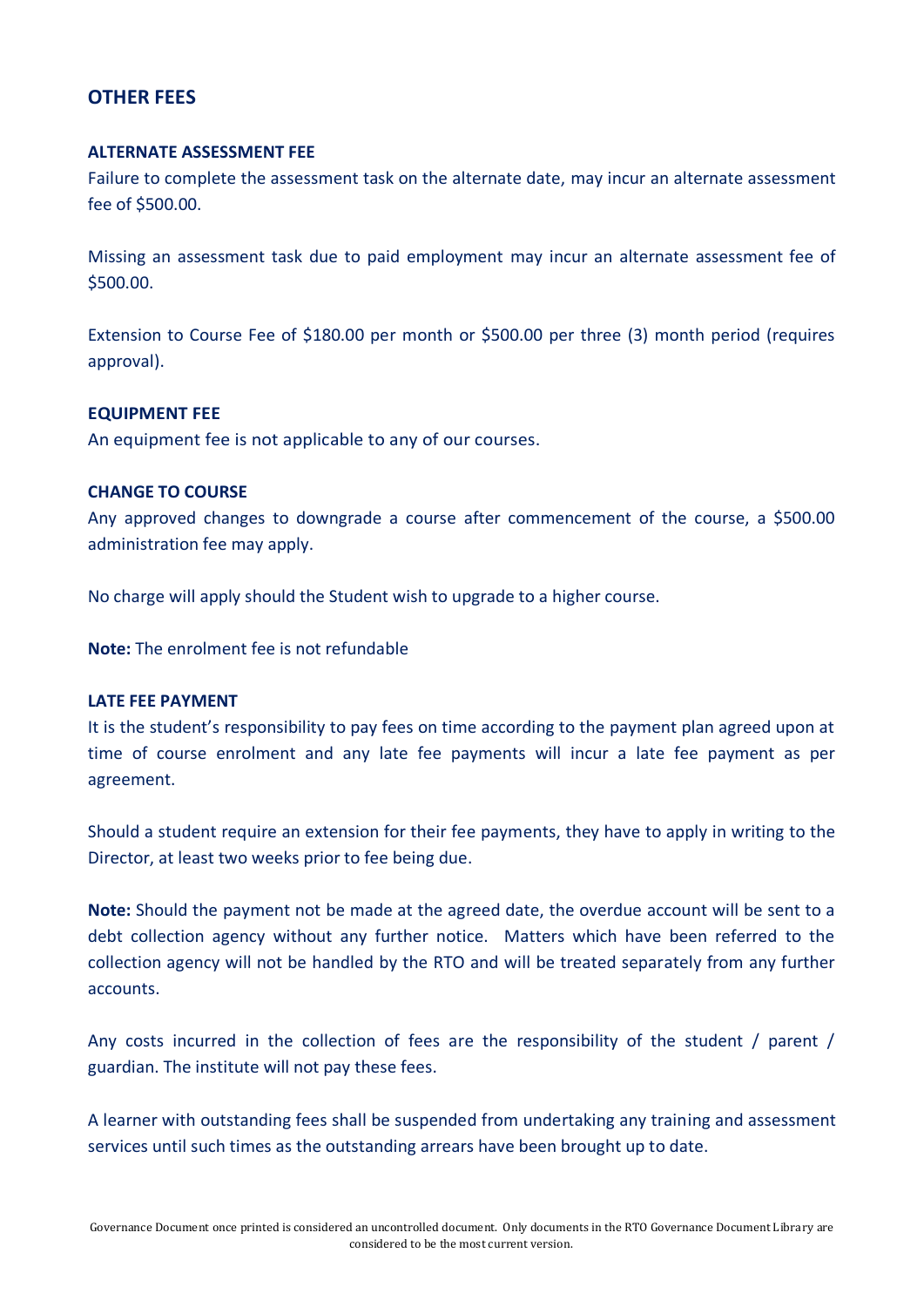# **RECOGNITION OF PRIOR LEARNING (RPL)/ CURRENT COMPETENCIES (RCC)**

The fee's associated with Recognition of Prior Learning are:

1. Upfront fee of \$1,500.00. Where additional gap training is required a fee of \$100.00 per unit of competency will apply to a maximum amount of \$1000.00. Total Cost: \$2,500.

## **REPLACEMENT CERTIFICATE OR STATEMENT OF ATTAINMENT**

In cases where a student has lost or misplaced their certificate or Statement of Attainment, a fee of \$44.00 will apply for a copy to be produced.

## **COOLING-OFF PERIOD**

The decision to enrol in any training has to be the right decision for your career aspirations and hopes for the future. To assist you in making the right decision, we allow a two-day cooling off period immediately after the completion of your initial skills assessment.

This period of time allows you to firm up your decision to enrol and complete the training.

At the end of your cooling off period, you will receive a notification of enrolment and a reminder of your cancellation and fee obligations and the cost involved.

## **CANCELLATION**

Cancellations made by you prior to your course commencement must be made in writing by you and is deemed to take effect on receipt of your written notification.

Cancellations after the course commencement must be notified in writing and you will:

- 1. Be refunded the unused portion of your course fees; and
- 2. Incur an administration fee equal to 25% of the total course cost.

## **WITHDRAWING FROM A COURSE**

If you leave and/or abandon your course before the scheduled termination date and time, for whatever reason, no refund will be given.

## **TRANSFER**

We reserve the right at our discretion to transfer a course to another date and venue and this action will in no way waive the terms and conditions stated herein.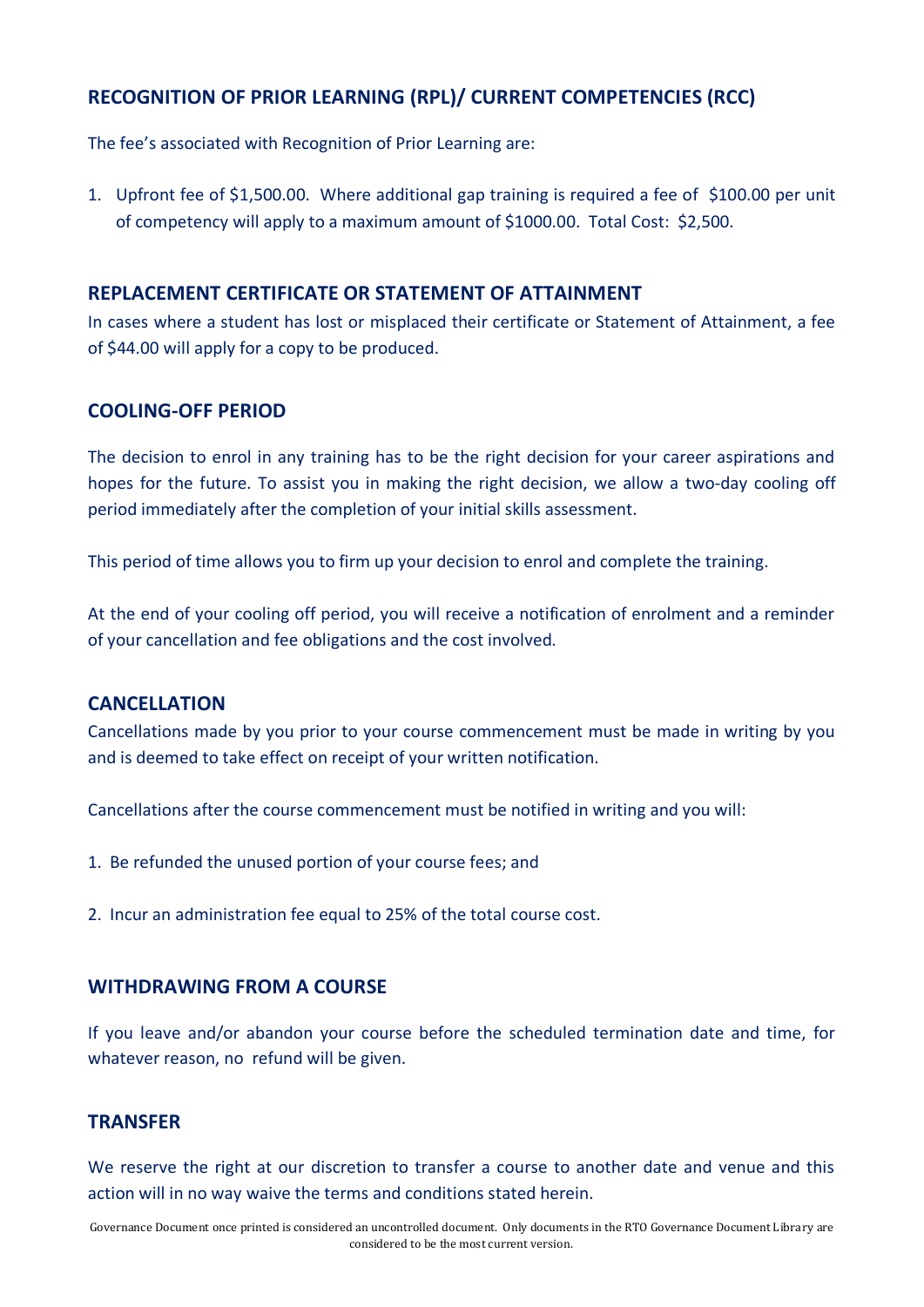In the event of us having to cancel a course, without offering any acceptable alternative, then you shall be entitled to a full refund of monies paid and no further liability shall be incurred by us.

# **FEE PROTECTION**

Where, we are unable to provide services for which you have paid, you will:

- Be placed into an equivalent course such that the new location is suitable to you; and
- You receive the full services for which you have prepaid at no additional cost; or
- Be paid a refund of any prepaid fees for services yet to be delivered above the prepaid fee amount.

## **REFUND**

DP Training may provide a student with a refund in a number of circumstance where it is not possible to continue with studies. In particular, DP Training will provide a refund of Tuition Fees when:

- 1. A student withdraws from a qualification, unit/s of competency, or course in the circumstances outline below; and
- 2. DP Training cancels a qualification, unit/s of competency, or course and a suitable alternative cannot be found.

All applications for a refund of monies paid to us are to be made to the Operations Manager on the refund application form. The refund application form is to be accompanied by any evidence you wish to present to support your application.

Refund application forms are available from the administration team.

## **Full qualification**

Refunds of any unused portion of your fee payment are available in circumstances whereby we are unable to provide the services for which you have prepaid.

Refund application forms are available from the administration team.

## **Full refunds** are provided for:

Withdrawing from your course, where the change to venue or course date has been instigated by us and such change is not suitable to you. (This includes the non-refundable deposit amount)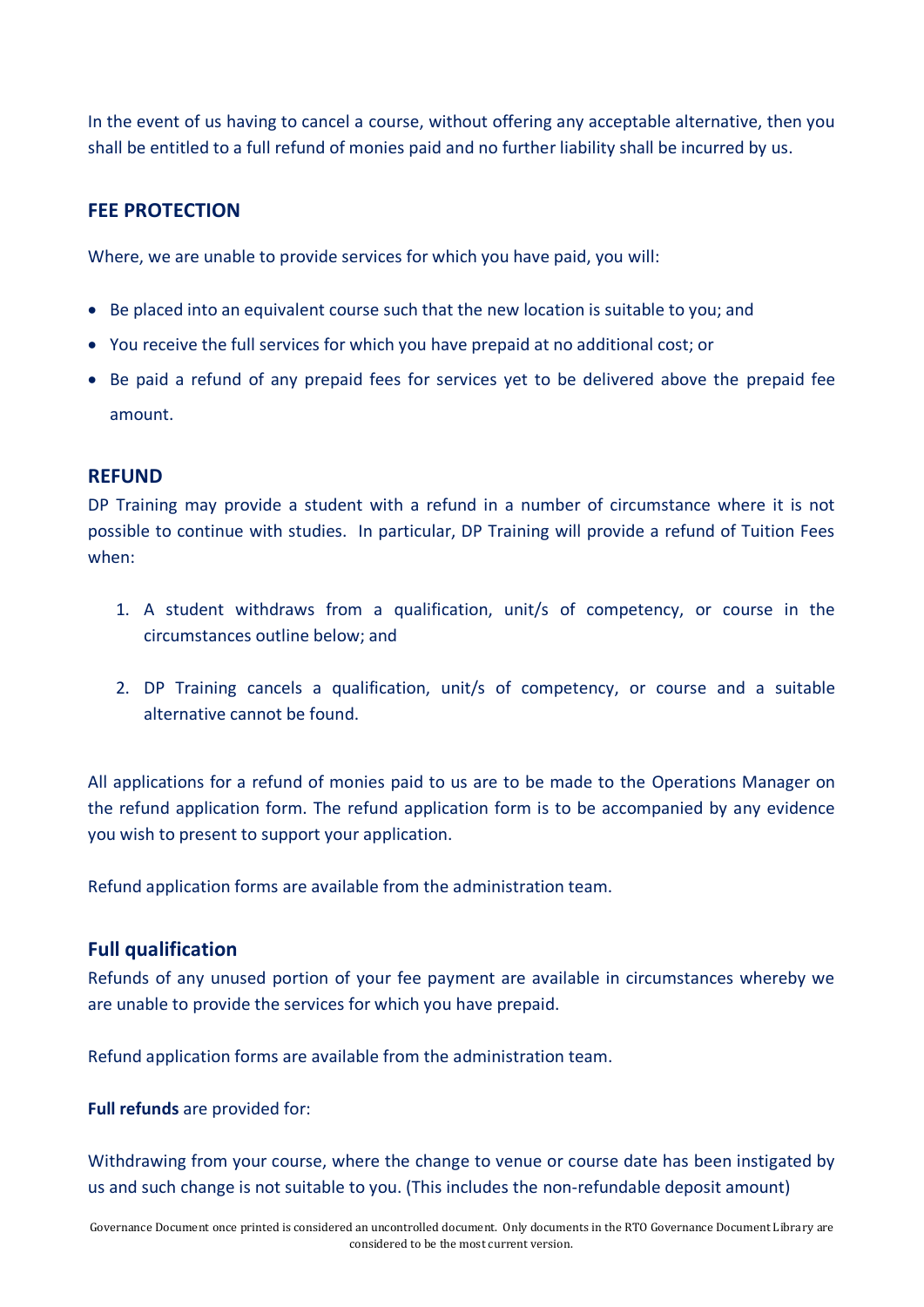## **Partial refunds** are provided for:

A course is commenced but due to unforeseen circumstances, we are unable to complete the course (the refund amount is for any unused portion of the prepaid amount).

# **Rules for Domestic Students**

A refund of Tuition Fees may be provided in the following circumstances:

| <b>Number</b>  | <b>Circumstance</b>                                                                                                                                          | <b>Refund Amount</b>                                                                                                                                                                                                      |
|----------------|--------------------------------------------------------------------------------------------------------------------------------------------------------------|---------------------------------------------------------------------------------------------------------------------------------------------------------------------------------------------------------------------------|
| $\mathbf{1}$   | Withdrawal from<br>a qualification or unit/s<br>of<br>competency prior to the start of student date (7<br>days+ notice) and/or (on or before the Census date | <b>Full Tuition Fee refund</b><br>A Refund Administration Fee                                                                                                                                                             |
|                | for FEE-HELP and VET Student Loans eligible<br>students)                                                                                                     | will be applied to process your<br>refund application (except for<br>FEE-HELP and VET Student<br>Loans eligible students) not<br>greater than the applicable co-<br>contribution fee paid.                                |
|                | Students who withdraw with less than 7-days notice<br>of the commencement date, a \$50 Late Notice                                                           | <b>Full Tuition Fee refund</b>                                                                                                                                                                                            |
|                | Penalty will also apply.                                                                                                                                     | A Refund Administration Fee<br>will be applied to process your<br>refund application (except for<br>FEE-HELP and VET Student<br>Loans eligible students) not<br>greater than the applicable co-<br>contribution fee paid. |
|                |                                                                                                                                                              | A \$50 Late Notice Penalty will<br>also apply.                                                                                                                                                                            |
| $\overline{2}$ | DP Training cancels a qualification or unit of                                                                                                               | <b>Full Tuition Fee refund</b>                                                                                                                                                                                            |
|                | competency                                                                                                                                                   | A Refund Administration Fee<br>will not be applied.                                                                                                                                                                       |

**\*Refund Administration Fee** refers to the prescribed Domestic Student Refund Administration Fee in the Student Fee Schedule, to contribute to the reimbursement of costs in DP Training processing student refund applications.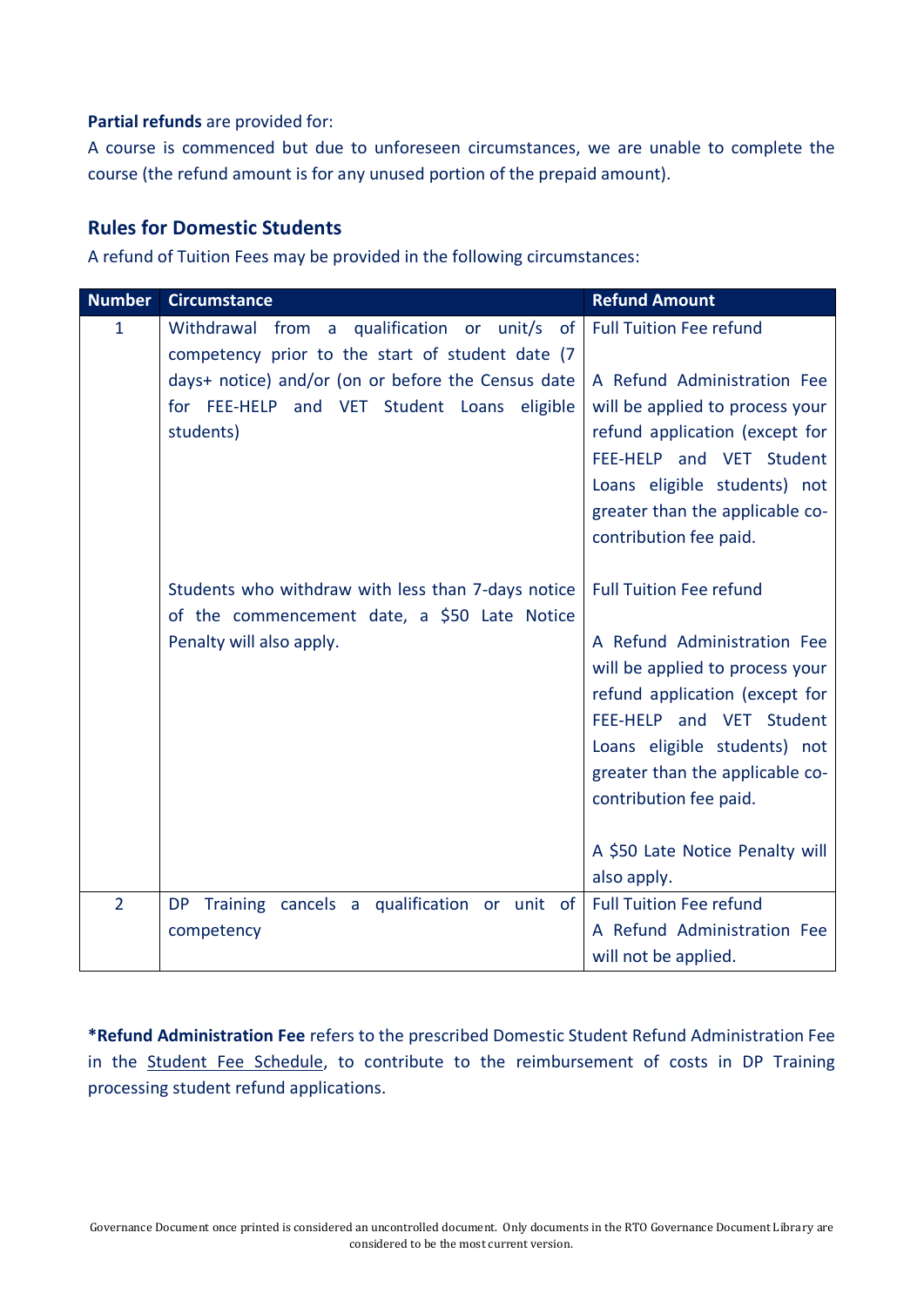# **NO REFUND**

There is no refund of fees or any prepaid amount for:

- 1. any poor and/or non attendance;
- 2. poor behaviour;
- 3. you provided false or misleading information;
- 4. you failed to comply with the conditions of the RTO.

## **Exceptions**

The following exceptions apply for domestic student refunds:

- 1. Students who have their enrolment cancelled by DP Training as a result of academic or behavioural misconduct under the DP Training Policies and Procedures – Students are not eligible for a refund of Tuition Fees for any training after the start of study date/course commencement date (or after the Census date for FEE-HELP and VET Student Loans eligible students);
- 2. For students approved to withdraw from a qualification, unit/s of competency, or course prior to the start of study date/course commencement date (on or before the Census date for FEE-HELP and VET Student Loans eligible students) to re-enrol in another qualification, unit/s of competency, or course within DP Training:
	- a. For students originally enrolled in non-FEE-HELP and VET Student Loans funded programs, the student refund amount will be credited to the fees owing for the later enrolment, or refunded if enrolling in a FEE-HELP or VET Student Loans funded program. A Refund Administration Fee will not be applied; and
	- b. For students originally enrolled in FEE-HELP and VET Student Loans funded programs, a student refund will be provided. A Refund Administration Fee will not be applied.
- 3. For students receiving an approved deferral from DP Training, the deferral fees will be held by DP Training for the agreed period of the deferral;
- 4. For students who have an outstanding debt with DP Training, approved refunds will be applied to debt prior to any remaining balance being paid to the student;
- 5. For domestic students who are enrolled in unit/s of competency r courses in which they have applied for a credit transfer, student will receive a full refund if the credit transfer application is successful and they have applied for the credit prior to the start of study date/course commencement date (or on or before the Census date for FEE-HELP and VET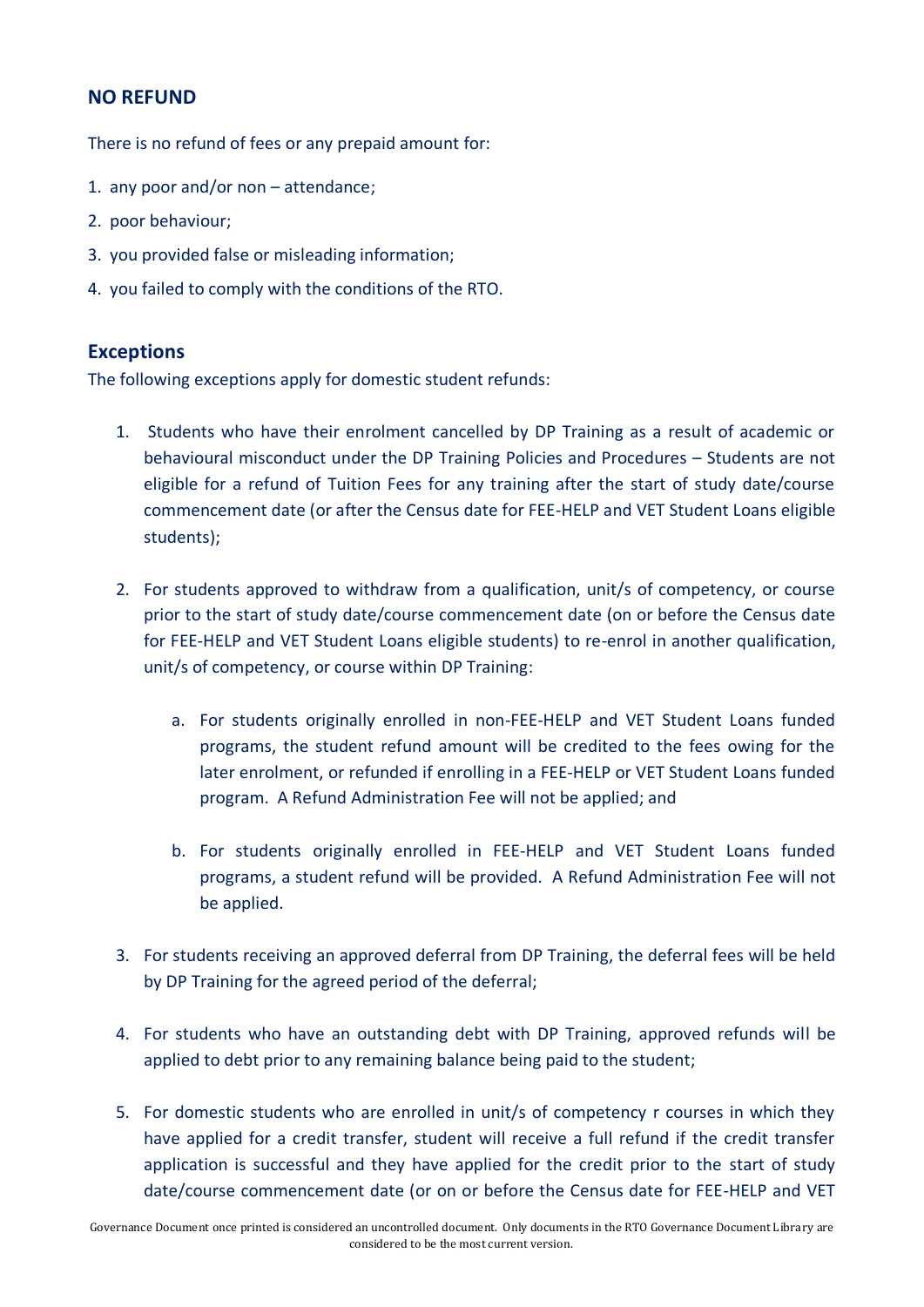Student Loans eligible students). A Refund Administration Fee will not be applied.

- 6. Students who are enrolled under User Choice Funding and have unit/s of competency cancelled by the employer will receive a full refund A Refund Administration Fee will not be applied;
- 7. Students who are enrolled under User Choice funding and withdraw prior to the start of study date will receive a full refund. A Refund Administration Fee will not be applied;
- 8. Students who are enrolled under User Choice funding and withdraw from unit/s of competency after the study of study date will receive a pro-rated refund. A Refund Administration will apply; and
- 9. In the event of a student's death whilst they are undertaking a qualification, unit/s of competency, or course DP Training will provide a refund to the estate of the deceased. A Refund Administration Fee will not be applied.

In exceptional cases of special circumstances outside of these rules, DP Training may consider a student refund application supported by independent supporting documentation. In cases of special circumstances, DP Training will determine the refund amount. A Refund Administration Fee will apply.

When considering whether special circumstances should be recognised and applied to student refund applications, DP Training must be satisfied that the circumstances:

- Are beyond the student's control;
- Did not make full impact until on or after the unit/course commencement date; and
- Made it impracticable for the student to complete the requirements of the unit or course in the period during which the person undertook, or was to undertake the unit or course.

Examples of special circumstances include:

- 1. Medica circumstances (illness or injury), supported by a doctor's statement;
- 2. Family/personal circumstances, supported by statement from a DP Training Counsellor or Executive Management Team Member;
- 3. Course related circumstances, supported by a statement from the Training Manager;
- 4. Employment related circumstances, supported by a statement from your employer and at the discretion of DP Training; and
- 5. Student accepts a place offered through QTAC or higher education institution for the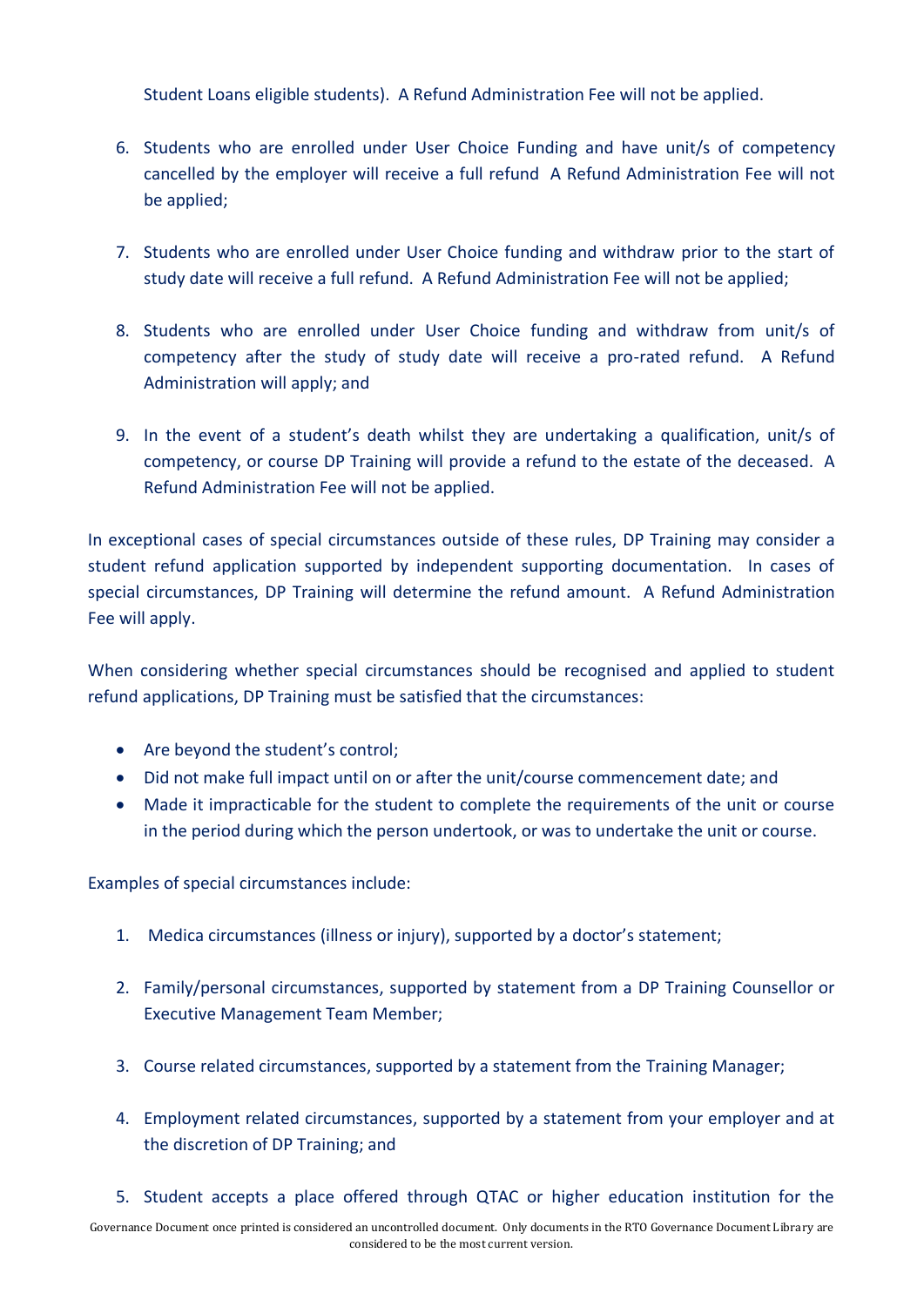current semester supported by evidence of acceptance of offer.

**Note:** You will not be able to commence training until such times as fee payment has been:

#### **1. Qualifications**

Initial payment has been received

#### **2. Units of competency**

Full payment has been received no later than the day of the course.

## **PAYMENT OF REFUND**

Where a refund is granted, refunded monies will only be paid to the registered student.

## **TIMEFRAME FOR REFUND**

All applications for refund shall be determined within 10 working days.

## **APPEALS**

Learners who are not satisfied with the outcome of the refund process may access our complaints and appeals process.

## **NO FEE SERVICES**

Any services provided to assist the learner to complete their training successfully are provided free of charge to the student accessing such services and includes referrals to external services. Where possible such external services will be a not for profit or international student services specific organisation.

Any investigation into a complaint or appeal is also at no cost to the student.